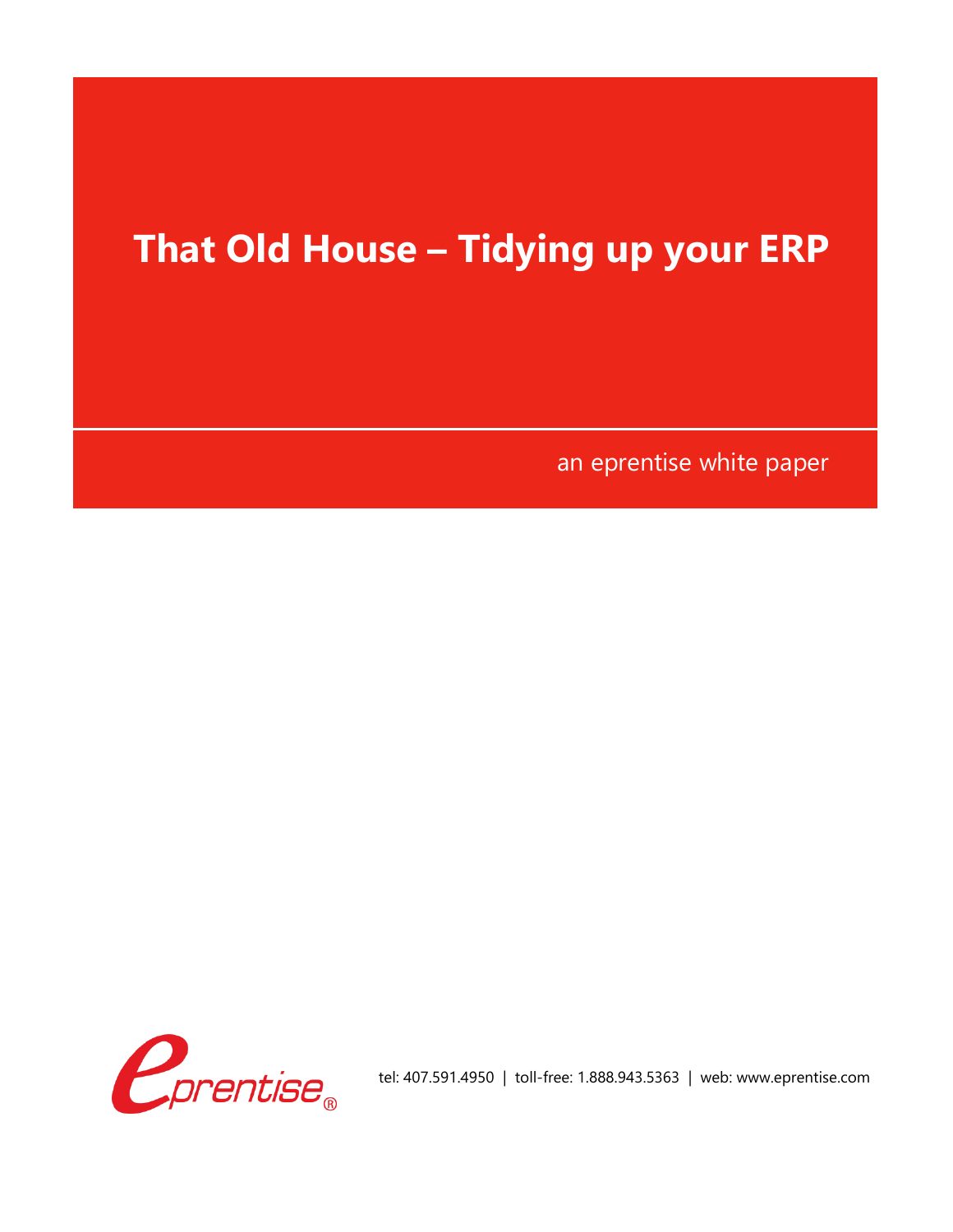Author: Helene Abrams www.eprentise.com

*© 2022 eprentise, LLC. All rights reserved.*

*eprentise, FlexField Express and FlexField are registered trademarks of eprentise, LLC.*

*Oracle is a registered trademark of Oracle Corporation. All other company or product names are used for identification only and may be trademarks of their respective owners.*